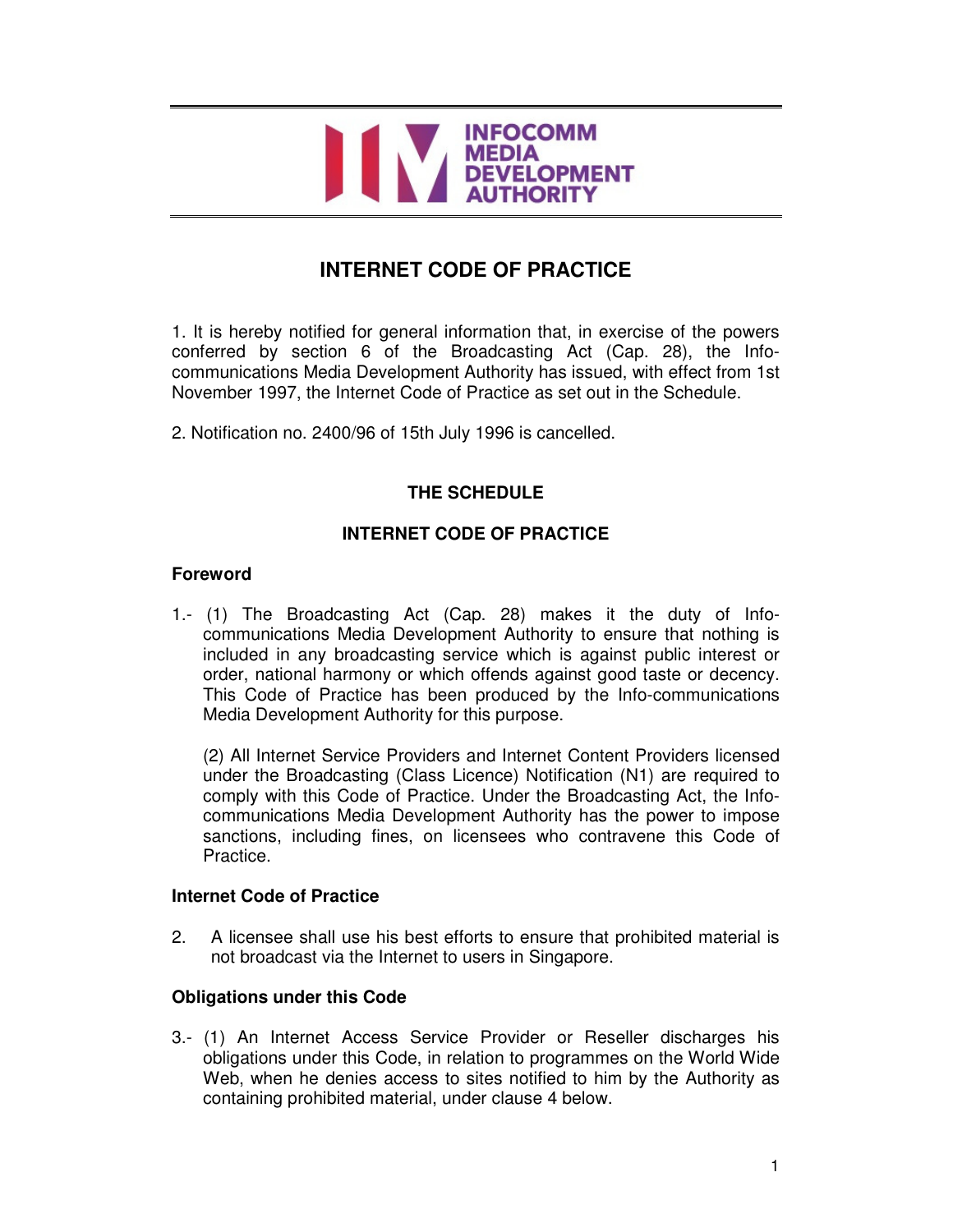- (2) An Internet Access Service Provider or Reseller discharges his obligations under this Code, in relation to Internet Newsgroups, when it:-
	- (a) refrains from subscribing to any newsgroup if, in his opinion, it is likely to contain prohibited material; and
	- (b) unsubscribes from any newsgroups that the Authority may direct.
- (3) An Internet Content Provider discharges his obligation under this Code:-
	- (a) in relation to private discussion fora hosted on his service (e.g. chat groups), when the licensee chooses discussion themes which are not prohibited under the guidelines in clause 4 below;
	- (b) in relation to programmes on his service contributed by other persons who are invited to do so on the licensee's service for public display (eg. bulletin boards), when the licensee denies access to any contributions that contain prohibited material that he discovers in the normal course of exercising his editorial duties, or is informed about; and
	- (c) in relation to all other programmes on his service, if the licensee ensures that such programmes do not include material that would be considered to be prohibited under the guidelines in clause 4 below\*.
- (4) An Internet Content Provider shall deny access to material considered by the Authority to be prohibited material if directed to do so by the Authority.
- (5) Paragraph (3) does not apply to any web publisher or web server administrator in respect of programmes on his service for which he has no editorial control.

#### **Prohibited Material**

4.- (1) Prohibited material is material that is objectionable on the grounds of public interest, public morality, public order, public security, national harmony, or is otherwise prohibited by applicable Singapore laws.

(2) In considering what is prohibited material, the following factors should be taken into account:-

(a) whether the material depicts nudity or genitalia in a manner calculated to titillate;